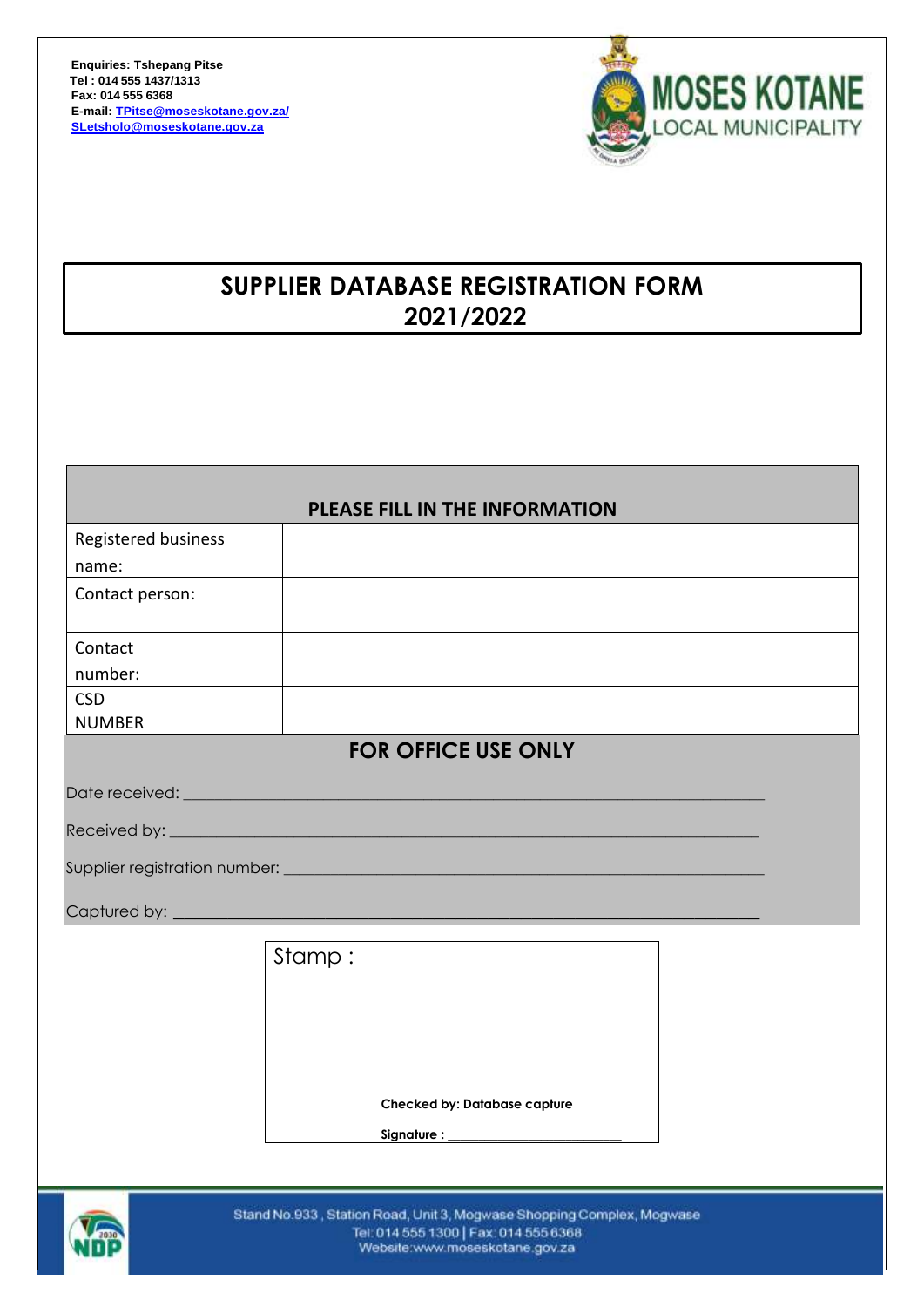

#### **POINTS TO REMEMBER COMPLETING THE MKLM SUPPLIER DATABASE REGISTRATION FORM**

- Completion of Questions Clearly state Yes, No or N/A to questions asked. Do not leave any fields blank.
- Certified Documents Please ensure that a Commissioner of Oaths has certified your Company Registration Document,
- Shareholding Certificates, VAT Registration, PAYE, UIF, Workman's Compensation, Security Officers Board Certificate (if applicable).
- Owners, Shareholders Please ensure that the percentages of ownership of the individual shareholders amount to 100%.

Proof of the individual shareholding is to be submitted.

Declaration of interest form is attached, kindly ensure that it is fully completed and signed.

These forms must be completed and submitted to:

**Postal Address Residential Address** Moses Kotane Local Municipality Stand no 933 Private bag X1011 **Railway Road** Mogwase Unit 3 0314 Mogwase For attention: Manager: Demand and Acquisition

Direct enquiries to the Moses Kotane Local Municipality Budget and Treasury Department: Supply Chain Management Office

Tel: (014) 555 1313/1463/1391/1437

Email : [TPitse@moseskotane.gov.za](mailto:TPitse@moseskotane.gov.za) or [SLetsholo@moseskotane.gov.za](mailto:SLetsholo@moseskotane.gov.za) Fax: (014) 555 6368

| <b>Registered Business Name</b><br><b>Trading Name</b>                                   |                  |  |  |  |  |  |  |   |   |  |     |  |
|------------------------------------------------------------------------------------------|------------------|--|--|--|--|--|--|---|---|--|-----|--|
| Registration no.                                                                         |                  |  |  |  |  |  |  |   |   |  |     |  |
|                                                                                          |                  |  |  |  |  |  |  | ν | N |  | N/A |  |
| Company Registration Document (Certified)                                                |                  |  |  |  |  |  |  |   |   |  |     |  |
| Proof of Ownership / Shareholder certificate (Certified)                                 |                  |  |  |  |  |  |  |   |   |  |     |  |
| Municipal Rates and Taxes /Proof of residence                                            |                  |  |  |  |  |  |  |   |   |  |     |  |
| Proof of Banking Document                                                                |                  |  |  |  |  |  |  |   |   |  |     |  |
| <b>VAT Registration Document</b>                                                         |                  |  |  |  |  |  |  |   |   |  |     |  |
| Security Officer's Board Certificate                                                     |                  |  |  |  |  |  |  |   |   |  |     |  |
| Disability Documents                                                                     |                  |  |  |  |  |  |  |   |   |  |     |  |
| Tax Clearance Certificate/Tax pin<br>Proof<br>of<br>identity<br>(owner/directors/members | <b>CERTIFIED</b> |  |  |  |  |  |  |   |   |  |     |  |

**NB: Please note: Proof of documents for all of the above are required to ensure successful registration on the supplier database. In the event of a document not being required please tick the No or N/A box.**



Stand No.933, Station Road, Unit 3, Mogwase Shopping Complex, Mogwase Tel: 014 555 1300 | Fax: 014 555 6368 Website:www.moseskotane.gov.za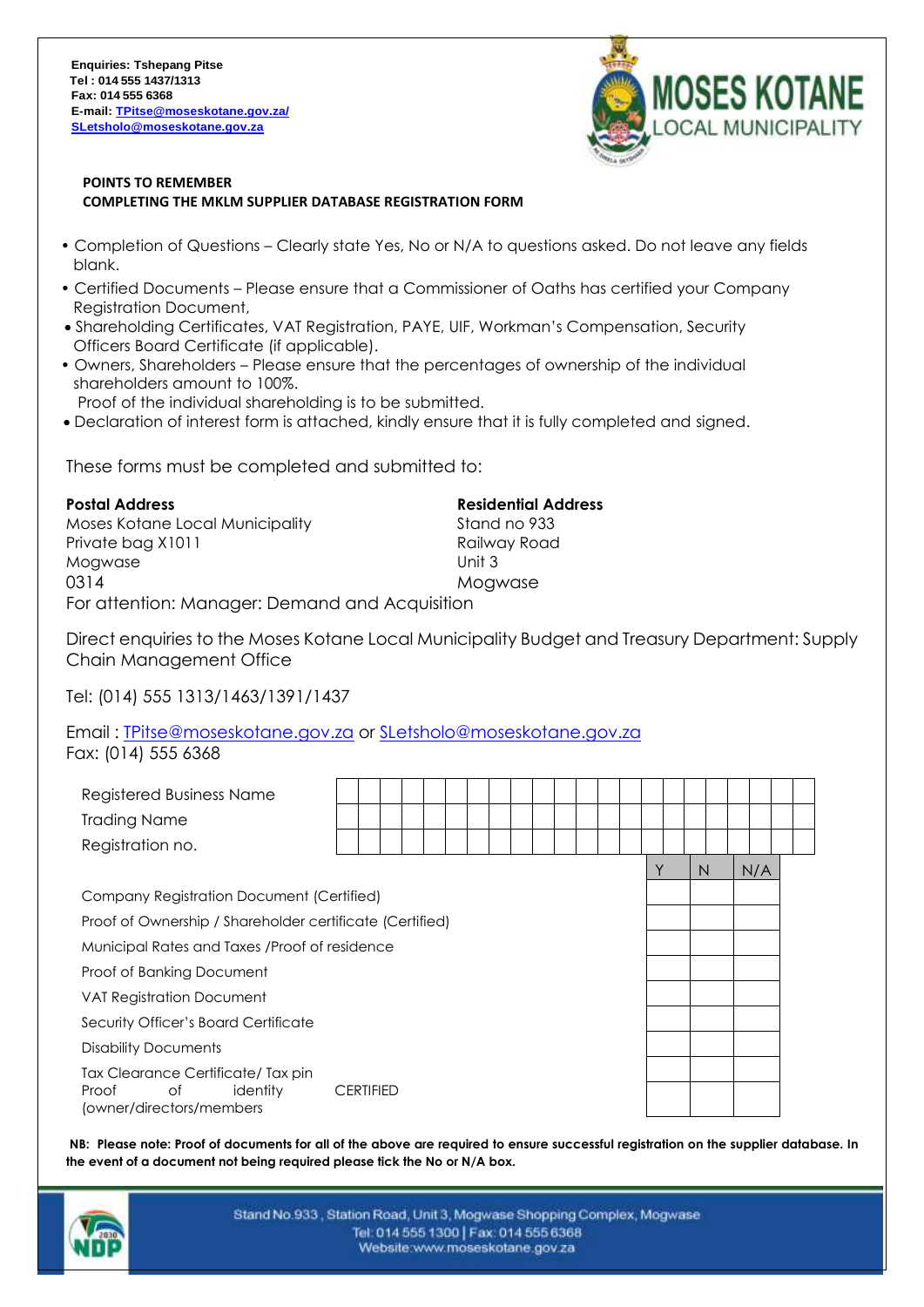

# **ABBREVIATIONS**

- MKLM Moses Kotane Local Municipality
- SARS South Africa Revenue service
- CIDB Construction Industry Development Board
- BBE Black Economic Empowerment
- VAT Value Added tax
- UIF Unemployment Insurance Fund
- CSD- Central Supplier Database

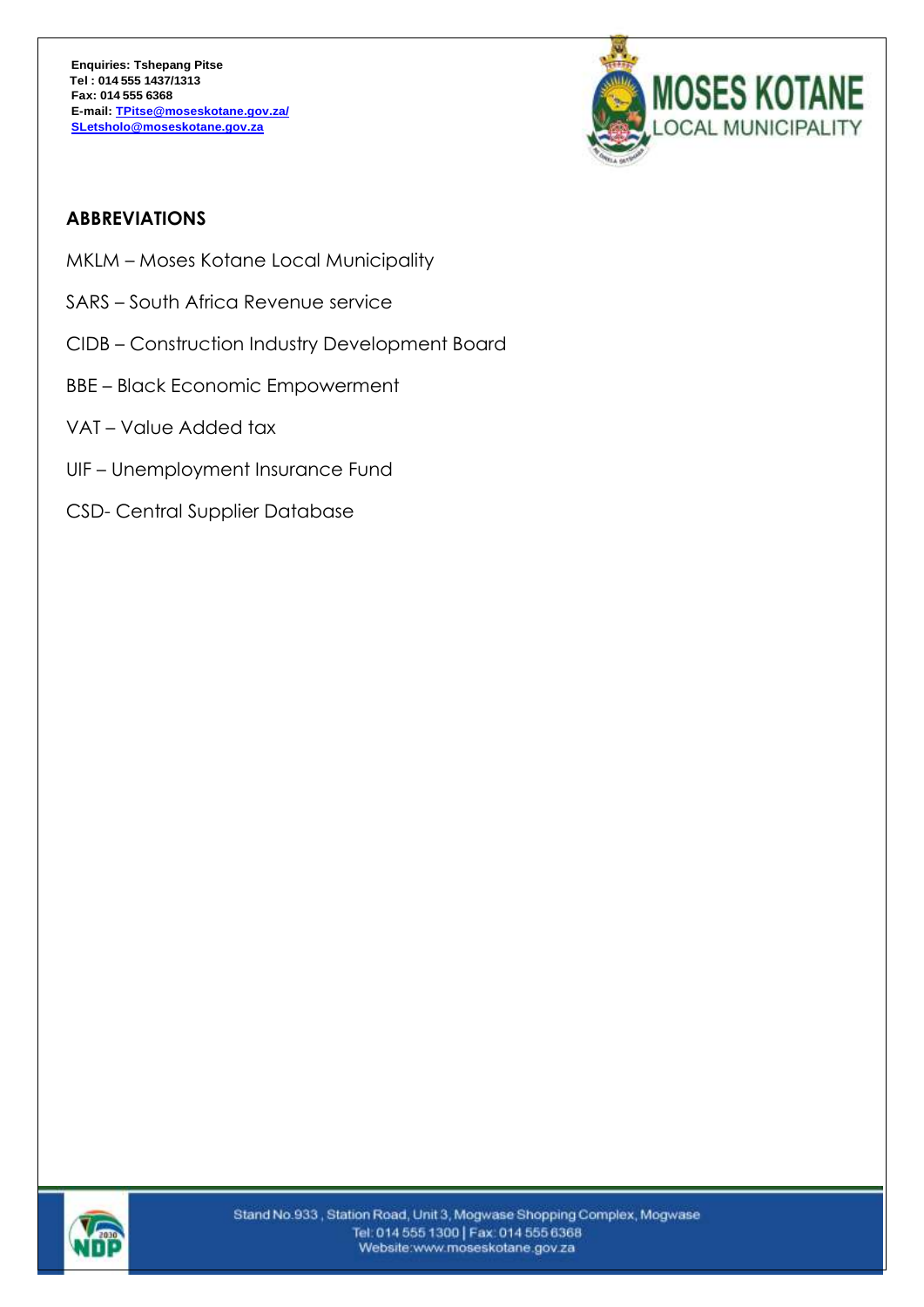

# **LIST OF RETURNABLE DOCUMENTS**

| <b>DOCUMENTS REQUIRED</b>                                                        | <b>WHERE TO GET THE DOCUMENTS?</b>                 |
|----------------------------------------------------------------------------------|----------------------------------------------------|
| Company registration Certificates (Certified<br>copies)                          | Register of close corporations &<br>Companies      |
| Proof of ownership (Certified copies)                                            | Register of close corporations &<br>Companies      |
| Municipal<br>Rates and<br>clearance<br>taxes<br>certificates)/proof of residence | Relevant municipality                              |
| Proof of banking                                                                 | Branch of bank where account is<br>held            |
| Income Tax                                                                       | Receiver of revenue (SARS)                         |
| <b>Tax Clearance Certificate</b>                                                 | Receiver of revenue (SARS)                         |
| Vat registration                                                                 | Receiver of revenue (SARS)                         |
| <b>CIDB Grading Certificate</b>                                                  | Construction of industry                           |
| Certified ID copy (owner/ directors)                                             | <b>Home Affairs</b>                                |
| CSD Report                                                                       | Central<br>suppliers<br>database<br>www.csd.gov.za |

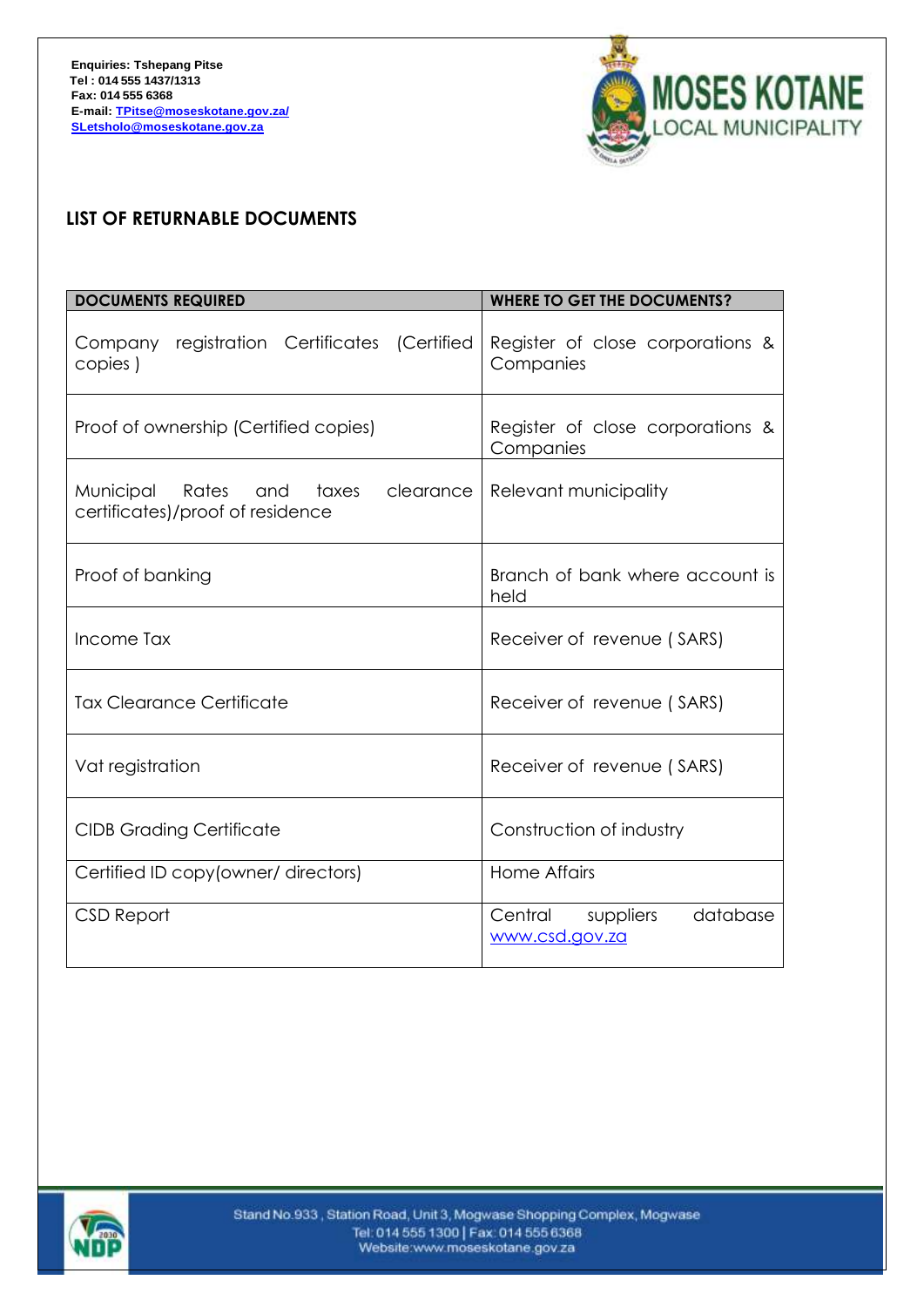

# **1. BUSINESS PARTICULARS**

| 1.1.                |       |          |          | Registered business name                                                       |                 |            |  |             |  |  |  |  |      |  |  |              |              |                                                                                                         |
|---------------------|-------|----------|----------|--------------------------------------------------------------------------------|-----------------|------------|--|-------------|--|--|--|--|------|--|--|--------------|--------------|---------------------------------------------------------------------------------------------------------|
|                     |       |          |          |                                                                                |                 |            |  |             |  |  |  |  |      |  |  |              |              |                                                                                                         |
|                     |       |          |          |                                                                                |                 |            |  |             |  |  |  |  |      |  |  |              |              |                                                                                                         |
| 1.2.                |       |          |          | <b>Business trading name</b>                                                   |                 |            |  |             |  |  |  |  |      |  |  |              |              |                                                                                                         |
|                     |       |          |          |                                                                                |                 |            |  |             |  |  |  |  |      |  |  |              |              |                                                                                                         |
|                     |       |          |          |                                                                                |                 |            |  |             |  |  |  |  |      |  |  |              |              |                                                                                                         |
| 1.3.                |       |          |          | <b>Business Postal Address</b>                                                 |                 |            |  |             |  |  |  |  |      |  |  |              |              |                                                                                                         |
|                     |       |          |          |                                                                                |                 |            |  |             |  |  |  |  |      |  |  |              |              |                                                                                                         |
|                     |       |          |          |                                                                                |                 |            |  |             |  |  |  |  |      |  |  |              |              |                                                                                                         |
|                     |       |          |          |                                                                                |                 |            |  |             |  |  |  |  | Code |  |  |              |              |                                                                                                         |
|                     | 1.4.  |          |          | <b>Business Physical Address</b>                                               |                 |            |  |             |  |  |  |  |      |  |  |              |              |                                                                                                         |
|                     |       |          |          |                                                                                |                 |            |  |             |  |  |  |  |      |  |  |              |              |                                                                                                         |
|                     |       |          |          |                                                                                |                 |            |  |             |  |  |  |  |      |  |  |              |              |                                                                                                         |
|                     |       |          |          |                                                                                |                 |            |  |             |  |  |  |  | Code |  |  |              |              |                                                                                                         |
|                     | 1.5.  |          |          | Phone number                                                                   |                 |            |  |             |  |  |  |  |      |  |  |              |              |                                                                                                         |
|                     |       |          |          |                                                                                |                 |            |  |             |  |  |  |  |      |  |  |              |              |                                                                                                         |
|                     |       |          |          |                                                                                |                 |            |  |             |  |  |  |  |      |  |  |              |              |                                                                                                         |
|                     | 1.6.  |          |          | Fax Number                                                                     |                 |            |  |             |  |  |  |  |      |  |  |              |              |                                                                                                         |
|                     |       |          |          |                                                                                |                 |            |  |             |  |  |  |  |      |  |  |              |              |                                                                                                         |
|                     |       |          |          |                                                                                |                 |            |  |             |  |  |  |  |      |  |  |              |              |                                                                                                         |
|                     | 1.7.  |          |          | Email address                                                                  |                 |            |  |             |  |  |  |  |      |  |  |              |              |                                                                                                         |
|                     |       |          |          |                                                                                |                 |            |  |             |  |  |  |  |      |  |  |              |              |                                                                                                         |
|                     |       |          |          |                                                                                |                 |            |  |             |  |  |  |  |      |  |  |              |              |                                                                                                         |
|                     | 1.8.  |          |          | Contact person for correspondence                                              |                 |            |  |             |  |  |  |  |      |  |  |              |              |                                                                                                         |
|                     |       | Title    |          |                                                                                |                 | First name |  |             |  |  |  |  |      |  |  |              |              |                                                                                                         |
|                     |       |          | Surname  |                                                                                |                 |            |  |             |  |  |  |  |      |  |  |              |              |                                                                                                         |
|                     |       | Cell no. |          |                                                                                |                 |            |  |             |  |  |  |  |      |  |  |              |              |                                                                                                         |
|                     |       |          |          | 1.9. Is the company currently classified as a black economic empowerment (BEE) |                 |            |  |             |  |  |  |  |      |  |  | Υ            | $\mathsf{N}$ |                                                                                                         |
|                     |       |          | company? |                                                                                |                 |            |  |             |  |  |  |  |      |  |  |              |              |                                                                                                         |
|                     |       |          |          |                                                                                |                 |            |  |             |  |  |  |  |      |  |  |              |              |                                                                                                         |
|                     | 1.10. |          |          | Correspondence method                                                          |                 |            |  |             |  |  |  |  |      |  |  |              |              |                                                                                                         |
|                     |       |          |          |                                                                                |                 |            |  |             |  |  |  |  |      |  |  |              |              | Please select your preferred method of correspondence. All correspondence will be sent using the method |
| you selected below. |       |          |          |                                                                                |                 |            |  |             |  |  |  |  |      |  |  |              |              |                                                                                                         |
|                     |       |          |          |                                                                                |                 |            |  |             |  |  |  |  |      |  |  |              |              |                                                                                                         |
| $P = Post$          |       |          |          |                                                                                | $F = F\alpha x$ |            |  | $E =$ email |  |  |  |  |      |  |  |              |              |                                                                                                         |
|                     |       |          |          |                                                                                |                 |            |  |             |  |  |  |  |      |  |  | $\mathsf{P}$ | Ε            | F                                                                                                       |
|                     |       |          |          | Corrospondonco                                                                 |                 |            |  |             |  |  |  |  |      |  |  |              |              |                                                                                                         |

|                           |  |  |  |  |  |  |  |  |  |      |  | - |  |
|---------------------------|--|--|--|--|--|--|--|--|--|------|--|---|--|
| Correspondence<br>address |  |  |  |  |  |  |  |  |  |      |  |   |  |
|                           |  |  |  |  |  |  |  |  |  |      |  |   |  |
| City                      |  |  |  |  |  |  |  |  |  | Code |  |   |  |
| Province                  |  |  |  |  |  |  |  |  |  |      |  |   |  |
| Fax number                |  |  |  |  |  |  |  |  |  |      |  |   |  |
| Email address             |  |  |  |  |  |  |  |  |  |      |  |   |  |



Stand No.933, Station Road, Unit 3, Mogwase Shopping Complex, Mogwase Tel: 014 555 1300 | Fax: 014 555 6368 Website www.moseskotane.gov.za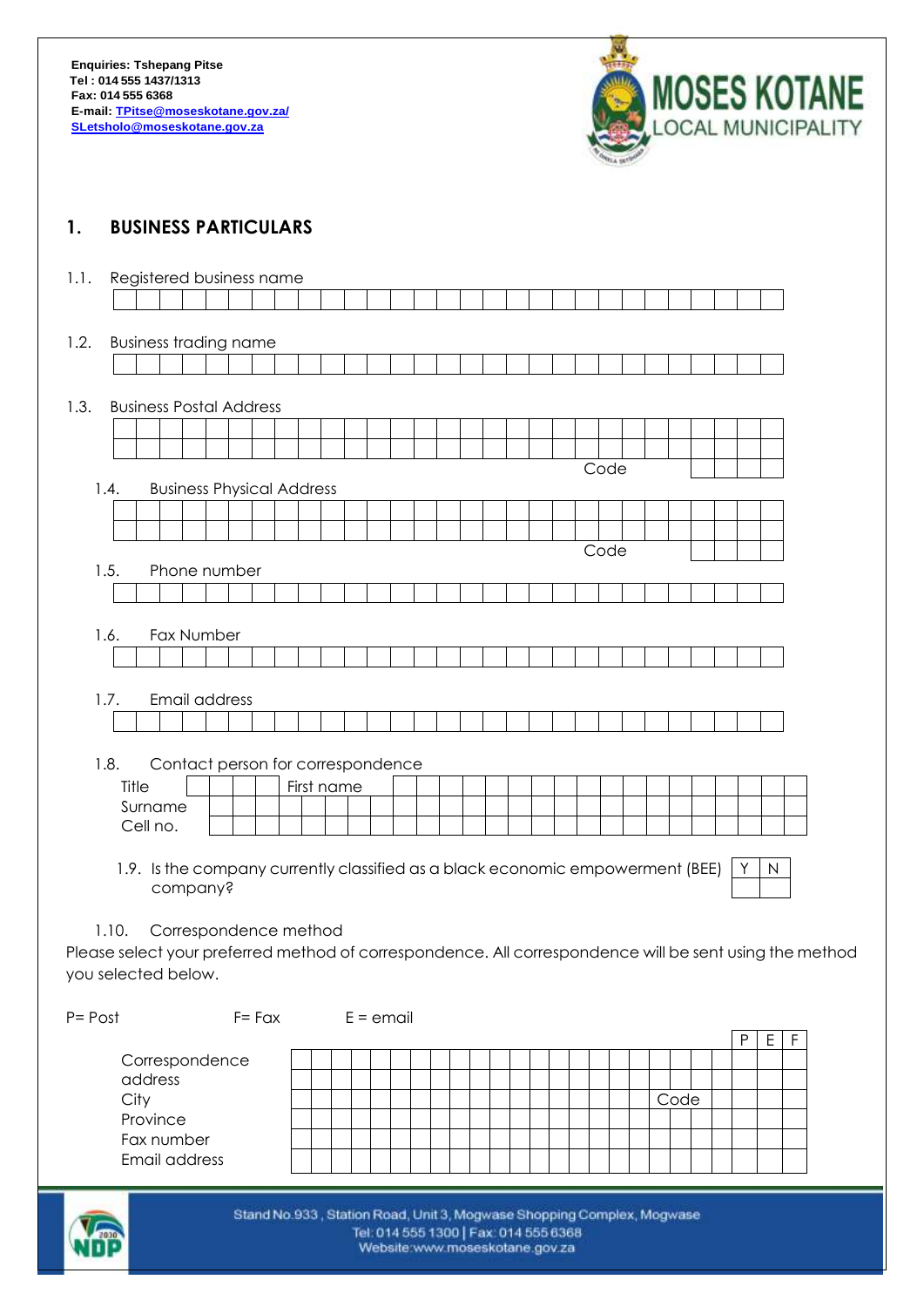

# **2. ANNUAL AVERAGE TURNOVER**

Indicate the average annual turnover excluding value added tax during the past three years.

R……………………………………..

# **3. FINANCIAL DETAILS ( BANKING)**

| Bank institution name |  |  |  |  |  |  |  |  |  |  |  |  |  |
|-----------------------|--|--|--|--|--|--|--|--|--|--|--|--|--|
| Branch name           |  |  |  |  |  |  |  |  |  |  |  |  |  |
| Banking account no.   |  |  |  |  |  |  |  |  |  |  |  |  |  |
| Account type          |  |  |  |  |  |  |  |  |  |  |  |  |  |
| Account holder's name |  |  |  |  |  |  |  |  |  |  |  |  |  |

**NB: documentary proof of banking details must be supplied (copy of cancelled cheque or bank statement.**

# **4. STAFFING / EMPLOYEES**

| How many permanent staff are employed by the company over last      | Full time |  |
|---------------------------------------------------------------------|-----------|--|
| twelve months                                                       | Part time |  |
| How many staff members has joint the company in the last six months | Full time |  |
|                                                                     | Part time |  |

### **5. REGISTRATION NUMBERS**

|                         | $\mathbf{v}$ | N | <b>Number</b> |
|-------------------------|--------------|---|---------------|
| Enterprise registration |              |   |               |
| Income tax / SARS       |              |   |               |
| Vat                     |              |   |               |
| UIF                     |              |   |               |
| CIDB (if applicable)    |              |   |               |

### **6. DETAIL ALL TRADE ASSOCIATIONS/ PROFESSIONAL BODIES / BUSINESS ASSOCIATIONS**

| <b>DATE</b> | <b>NAME</b> | <b>REFERENCE NUMBER</b> |
|-------------|-------------|-------------------------|
|             |             |                         |
|             |             |                         |
|             |             |                         |
|             |             |                         |
|             |             |                         |

### **7. CIDB GRADING INFORMATION**

| <b>CLASS OF WORK</b> | <b>GRADE</b> | <b>ANNUAL TURNOVER</b> |
|----------------------|--------------|------------------------|
|                      |              |                        |
|                      |              |                        |
|                      |              |                        |

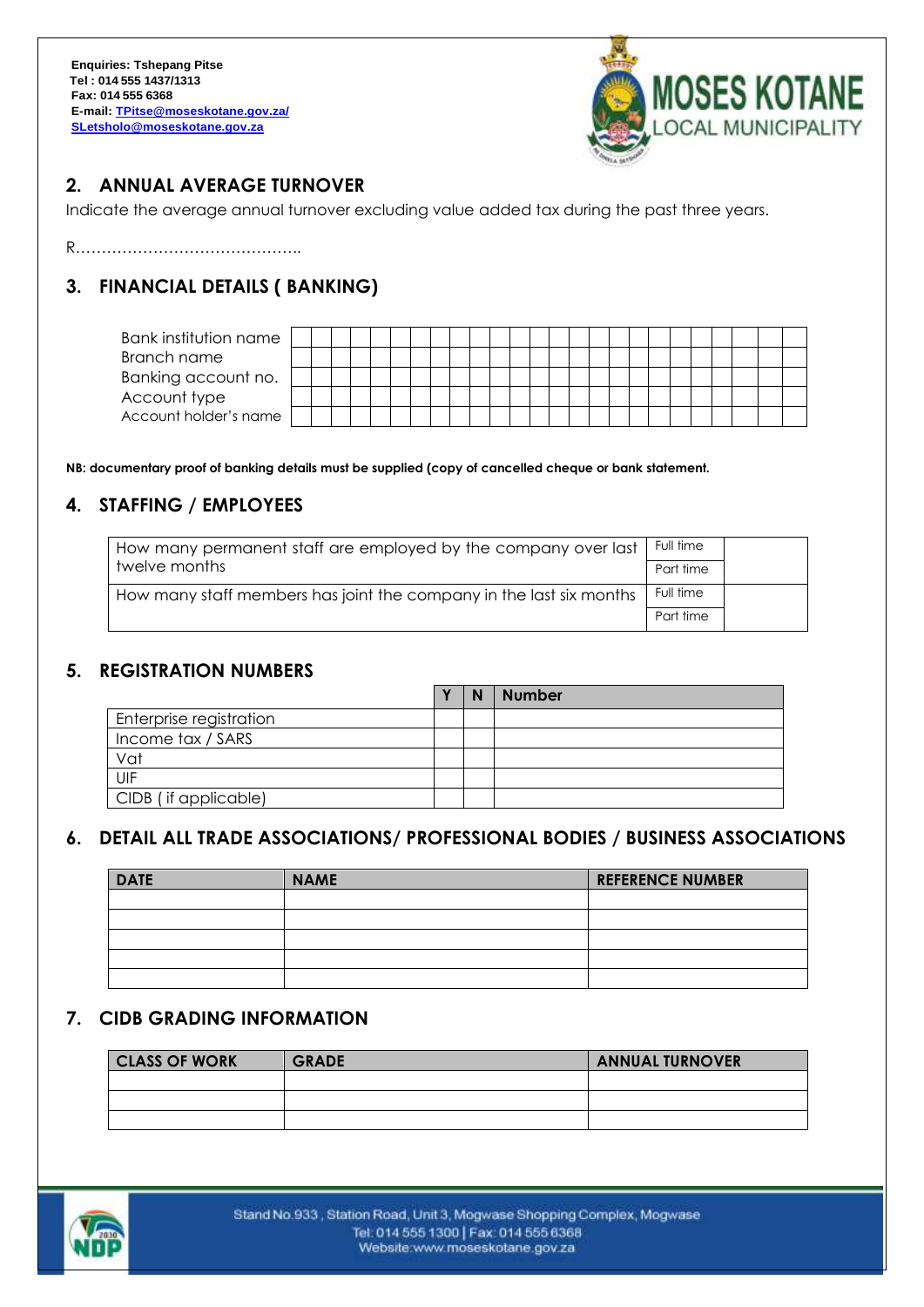

 $\Gamma$ 

┑

# **8. CORE BUSINESS OPERATION**

Mark with X in applicable fields

| Prime Contractor                 | Sub-contractor<br>(less than<br>25% generated turnover         | Labour only contractor |
|----------------------------------|----------------------------------------------------------------|------------------------|
| Supplier                         | Manufacturer                                                   | Legal Entity           |
| Professional<br>service<br>built | Training<br>Education,<br>and<br>development service providers | Other                  |

Other,

 $S$ pecify: $\_\_$ 

#### **Please indicate the nature of the operations, products or services to your business by ticking the appropriate box/boxes:**

#### **9. CATEGORIES OF GOODS AND SERVICES ( SELECT ONLY FOUR (4) PRODUCTS)**

|                |                                                                                             | Mark<br>with |
|----------------|---------------------------------------------------------------------------------------------|--------------|
| $\mathbf{1}$   |                                                                                             | X            |
|                | Furniture, office design, interior decorating, art work                                     |              |
| $\overline{2}$ | Advertising, publication and market research, promotion and printing services               |              |
| 3              | Cleaning equipment, supplies, cleaning chemicals, disinfecting and similar services         |              |
| 4              | Catering, accommodation and entertainment services                                          |              |
| 5              | Material textile, (overalls, uniforms, shoes, etc.) and protective clothing and foot wear   |              |
| 6              | Mail services, courier services                                                             |              |
| $\overline{7}$ | Event management, business professionals, administrative services                           |              |
| 8              | Financial, insurance services, auditing, performance audits and business services           |              |
| 9              | Education, training services, recruitment, counselling                                      |              |
| 10             | Information technology, telecommunications, hardware, software, networks, maintenance       |              |
| 11             | Legal services                                                                              |              |
| 12             | Faxes, photocopiers, photographic, audio, visual, electronic equipment and maintenance      |              |
| 13             | Maintenance services for the building industry                                              |              |
| 14             | Security, safety services, etc.                                                             |              |
| 15             | Stationary, paper, printing, books and publishing                                           |              |
| 16             | Travel agencies, lodging, air travel, accommodation, car rentals                            |              |
| 17             | Consultants                                                                                 |              |
| 18             | Pipes, fittings, galvanised PVC, uPVC, mPVC, Polyethylene for all types and sizes including |              |
| 19             | water meters                                                                                |              |
| 20             | Machinery and accessories for building and construction                                     |              |
| 21             | Industrial manufacturing, processing machinery, accessories                                 |              |

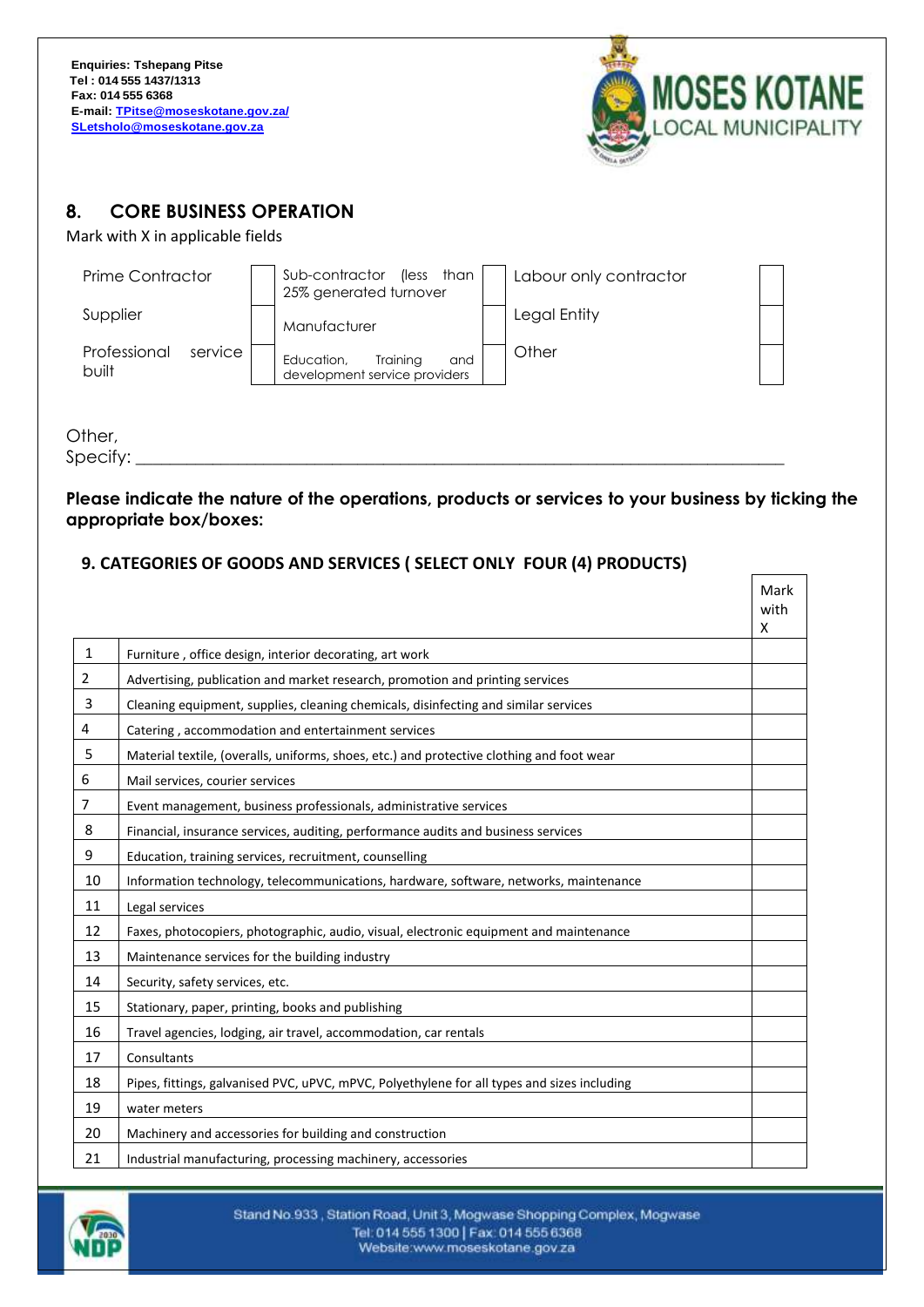

| 22 | Service industry, machinery, equipment, supplies, accessories                                     |  |
|----|---------------------------------------------------------------------------------------------------|--|
| 23 | Power generation, distribution machinery, accessories, etc.                                       |  |
| 24 | Electrical distribution, maintenance, installation material and goods including transformers, sub |  |
| 25 | station, meters, etc.                                                                             |  |
| 26 | Building material (bricks, paint, stone, sand, cement, fencing material, etc.)                    |  |
| 27 | Fuels, fuel additives, lubricants, anti-corrosive materials and gas                               |  |
| 28 | Tyres, tubes, batteries and parts                                                                 |  |
| 29 | Fire protection equipment and materials and maintenance                                           |  |
| 30 | Office equipment, accessories, supplies                                                           |  |
| 31 | Editorial, design, graphic, fine arts services                                                    |  |
| 32 | Rubber-, foam-, timber-, steel-, glass products                                                   |  |
| 33 | Tools and general machinery and hardware products                                                 |  |
| 34 | Prefabricated products (cement, fibre, cast iron, plastic, timber, steel, etc.)                   |  |
| 35 | Laboratory, measuring, testing, observing equipment and services                                  |  |
| 36 | Medical equipment, accessories, supplies                                                          |  |
| 37 | Healthcare services (medical, dental and other health and veterinary services)                    |  |
| 38 | Drugs, pharmaceutical products                                                                    |  |
| 39 | Domestic and industrial appliances, supplies, etc.                                                |  |
| 40 | Vehicles, equipment and machinery including maintenance and repairs thereto                       |  |
| 41 | <b>Cleaning Services</b>                                                                          |  |
| 42 | Water-chemicals and wastewater treatment                                                          |  |
| 43 | Chemicals for weed and pest control, exterminating, fumigating and similar services               |  |
| 44 | Law enforcement, security, safety equipment, supplies                                             |  |
| 45 | Structure, building, construction, manufacturing component and material                           |  |
| 46 | Professional engineering services (consulting and constructional engineers), technology based     |  |
| 47 | General supply                                                                                    |  |
| 48 | Sports, recreational equipment, accessories, supplies                                             |  |
| 49 | Environmental services and waste management                                                       |  |
| 50 | Plants, compost and nursery accessories                                                           |  |
| 51 | Vehicle towing services, vehicle storage                                                          |  |
| 52 | Hiring of equipment, machinery and trucks                                                         |  |
| 53 | Auctioneering services                                                                            |  |
| 54 | Civil, building, electrical, mechanical contractors                                               |  |
| 55 | Funeral undertaking services (undertakers and crematoriums)                                       |  |
| 56 | Road building materials                                                                           |  |
| 57 | Disaster material including emergency tents and blankets                                          |  |
| 58 | Cell phones and vouchers                                                                          |  |
| 59 | Groceries and other foodstuff                                                                     |  |
| 60 | Repair, installation, supply and maintenance services for mechanical equipment electrical         |  |

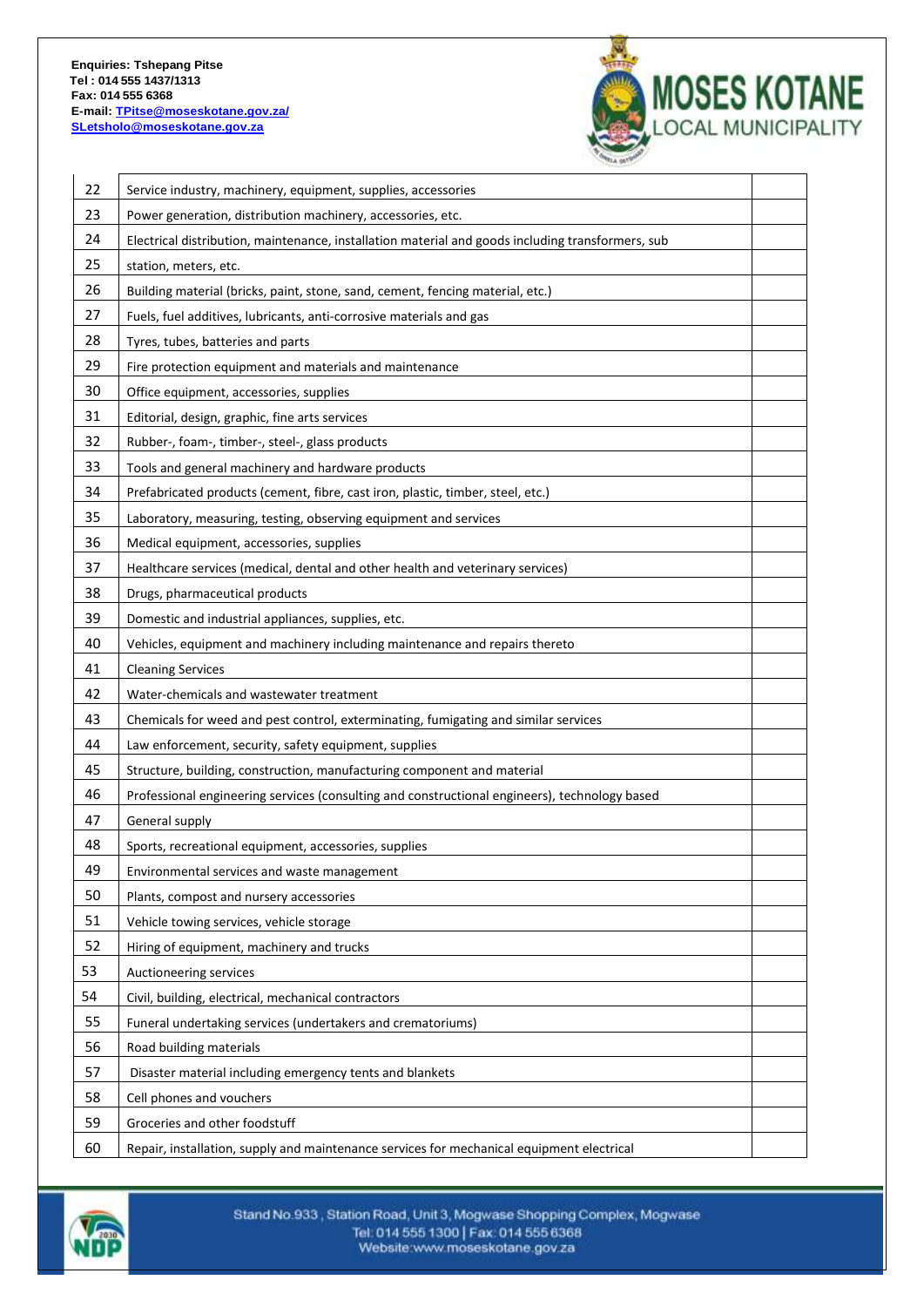

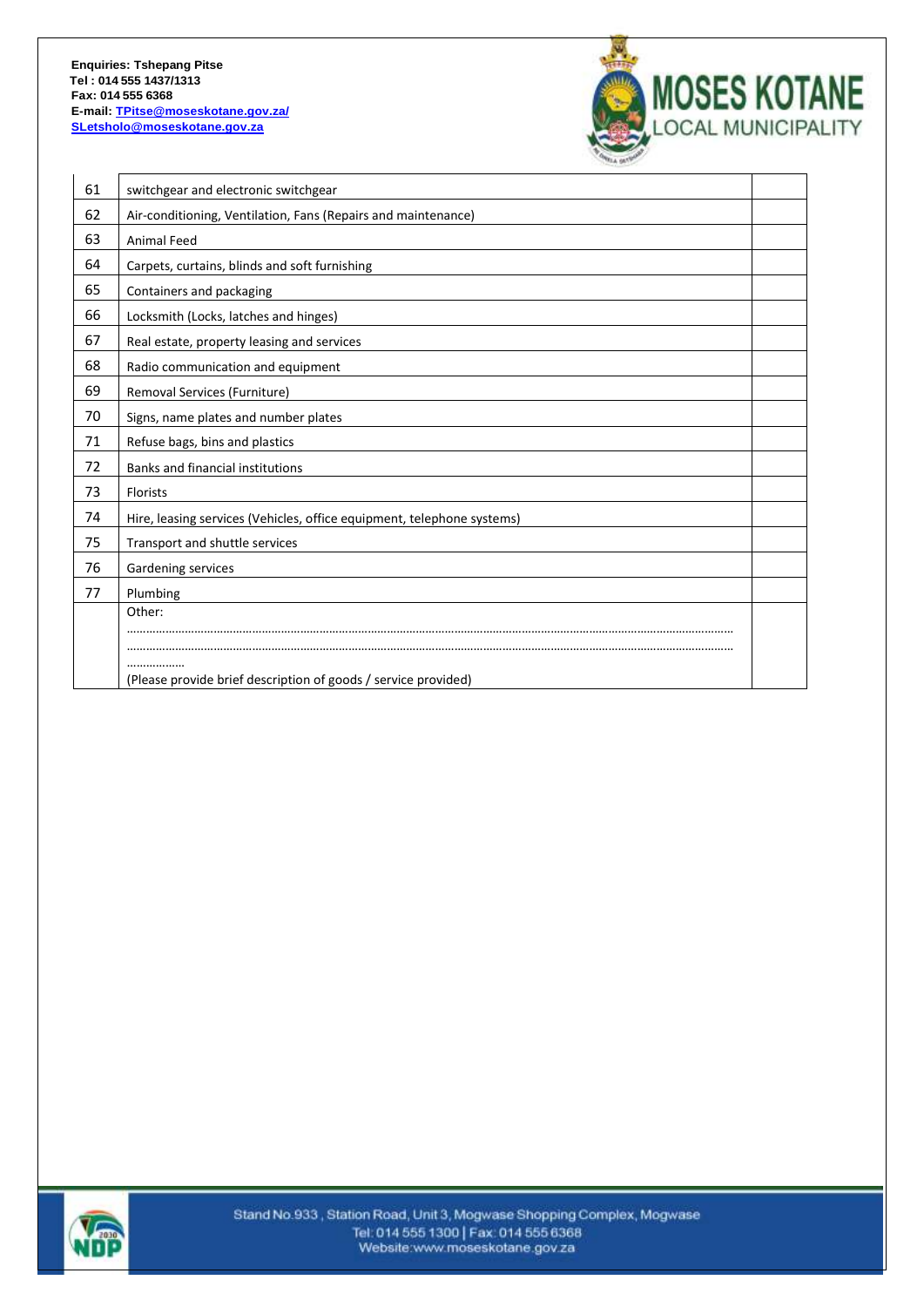

#### **10. BUSINESS LCASIFICATION**

In order to be identified / sourced as a potential service provider, your business needs to be classified correctly.

**Tick the correct block (X) to indicate the correct classification of your company as a service provider**.

| Goods and services                                                |  |
|-------------------------------------------------------------------|--|
| Engineering and construction                                      |  |
| Build Environment, consultants, professional services<br>provider |  |
| Education, training and development                               |  |
| Legal services                                                    |  |
|                                                                   |  |

To assist the municipality in the categorization process and to ensure that your company is correctly classified, we require a short summary of your core business, key words that best describe your business operations and any specializations

| <b>Supplier comments:</b> |  |  |
|---------------------------|--|--|
|                           |  |  |
|                           |  |  |
|                           |  |  |
|                           |  |  |
|                           |  |  |
|                           |  |  |